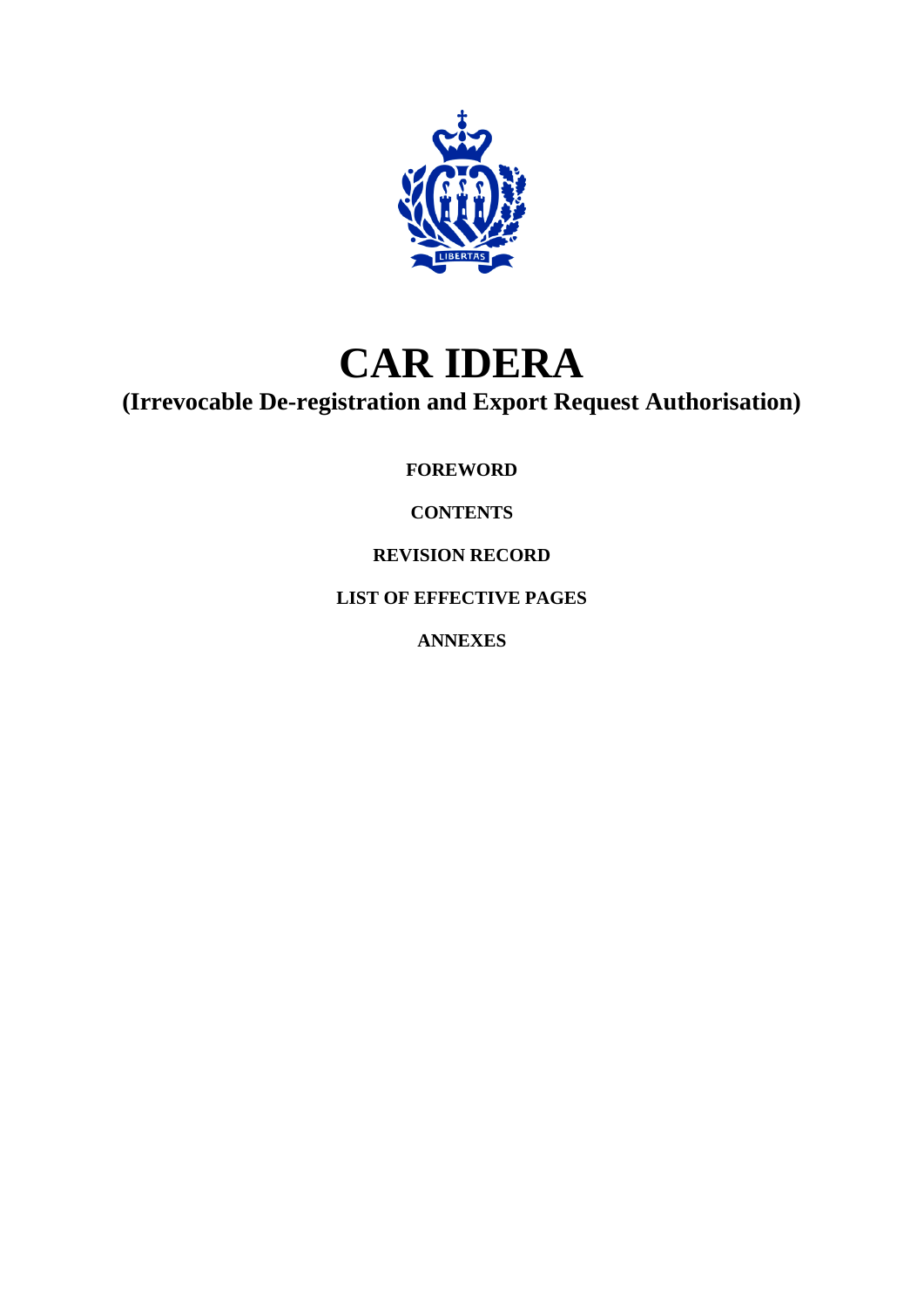

*This Page Intentionally Left Blank*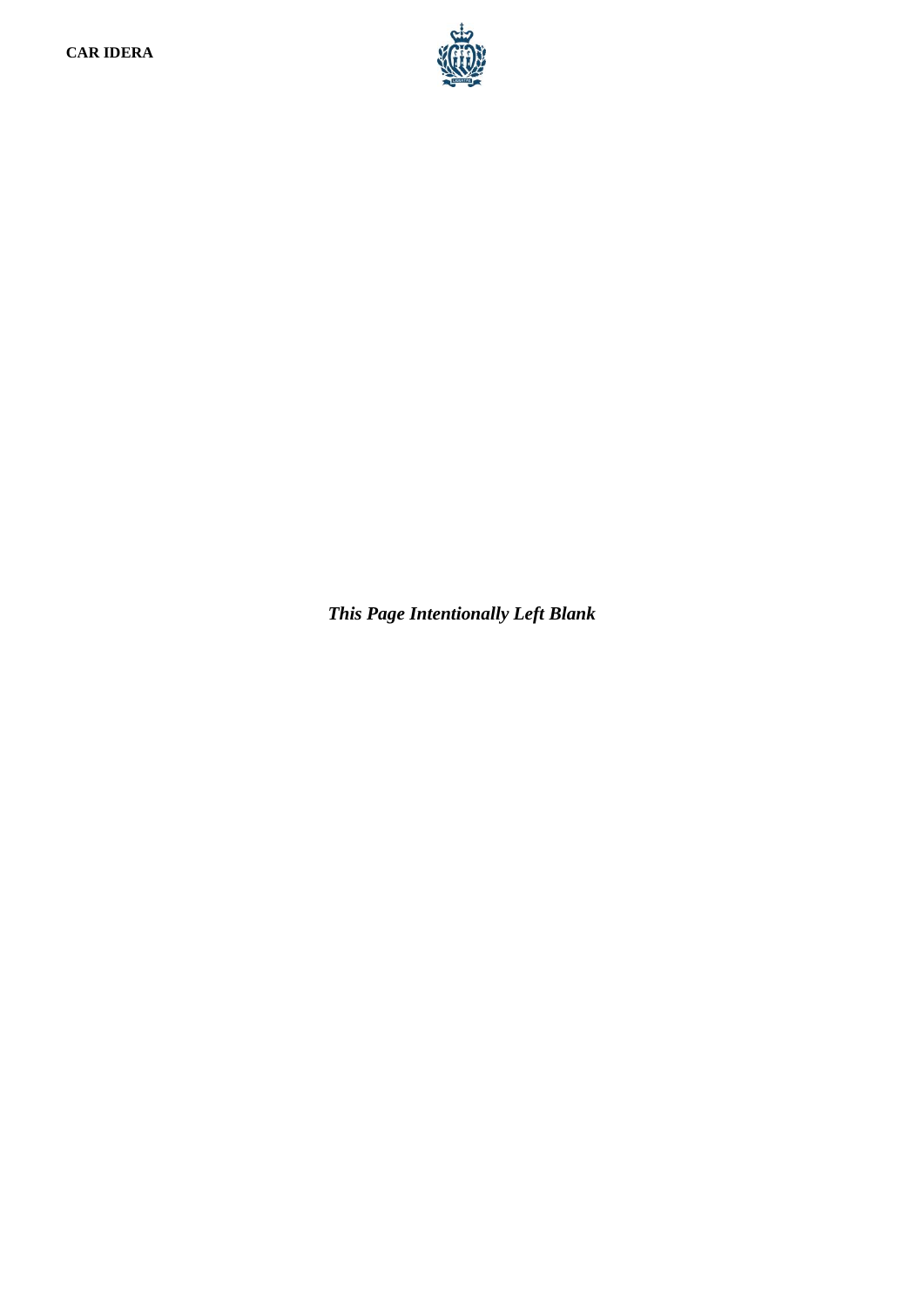

### **FOREWORD**

- <span id="page-2-0"></span>1. The Republic of San Marino Civil Aviation Authority, known in these regulations as the "Authority" has implemented CAR IDERA (Civil Aviation Regulations – Irrevocable Deregistration and Export Request Authorisation).
- 2. The structure and substance of these regulations is based on the Delegated Decree provisions implementing the Cape Town Convention and its aircraft protocol.
- 3. Unless otherwise stated in these regulations, the CAR DEF definitions and abbreviations also apply.
- 4. The editing practices used in this document are as follows:
	- (a) 'Shall' or 'Will' or 'Must' is used to indicate a mandatory requirement.
	- (b) 'Should' is used to indicate a recommendation.
	- (c) 'May' is used to indicate discretion by the Authority, the industry or the applicant, as appropriate.

*Note: The use of the male gender implies the female gender and vice versa.*

5. Paragraphs and sub-paragraphs with new, amended and corrected text will be enclosed within brackets until a subsequent "amendment" is issued.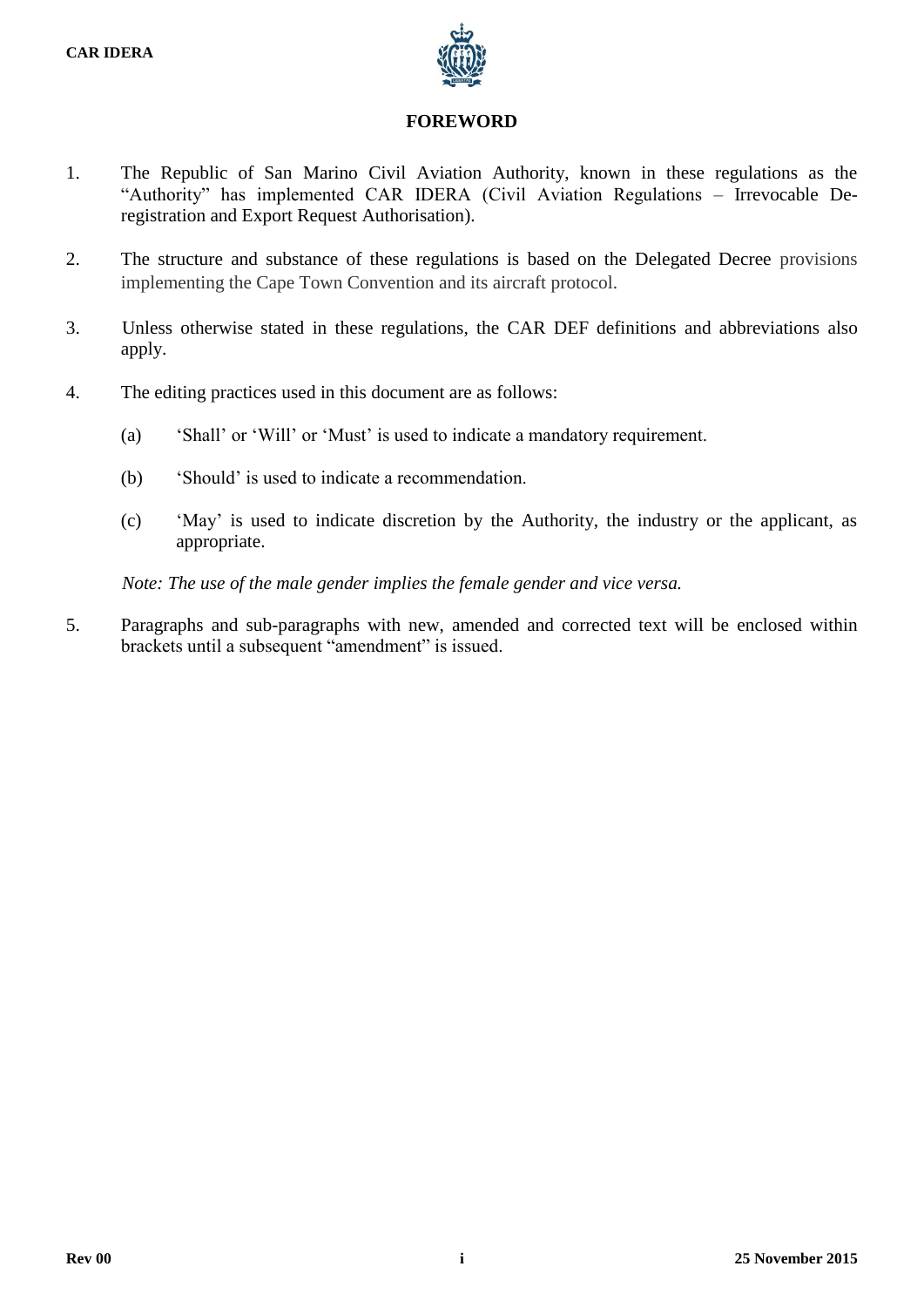

# **REVISION RECORD**

<span id="page-3-0"></span>

| <b>REVISION NO.</b>  | <b>EFFECTIVE DATE</b> | <b>ENTERED BY</b> |
|----------------------|-----------------------|-------------------|
| Initial Issue Rev 00 | 25 November 2015      |                   |
|                      |                       |                   |
|                      |                       |                   |
|                      |                       |                   |
|                      |                       |                   |
|                      |                       |                   |
|                      |                       |                   |
|                      |                       |                   |
|                      |                       |                   |
|                      |                       |                   |
|                      |                       |                   |
|                      |                       |                   |
|                      |                       |                   |
|                      |                       |                   |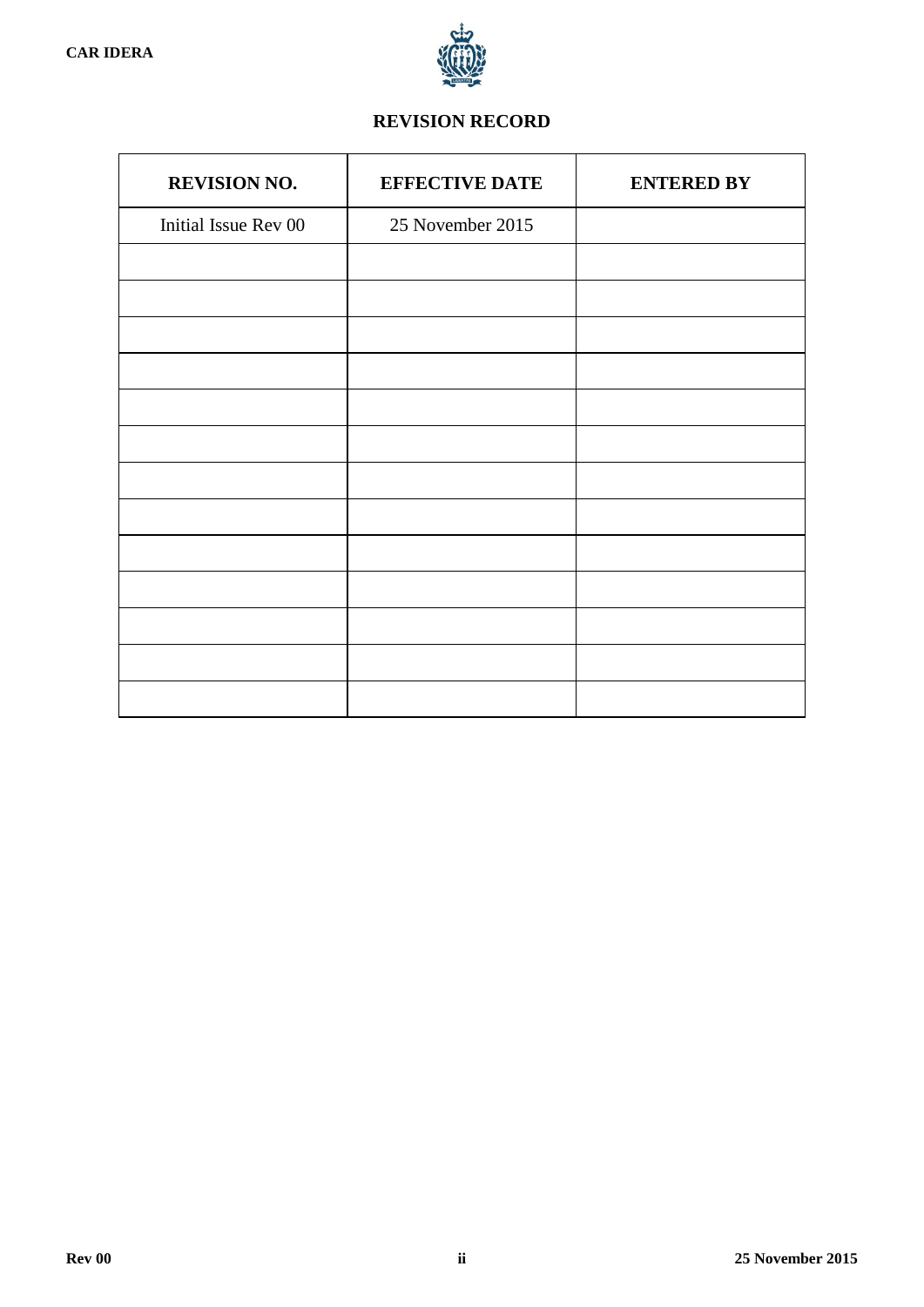

# **LIST OF EFFECTIVE PAGES**

<span id="page-4-0"></span>

| i<br>ii<br>iii<br>iv | 25 Nov 15<br>25 Nov 15<br>25 Nov 15<br>25 Nov 15 |
|----------------------|--------------------------------------------------|
| 1                    | 25 Nov 15                                        |
| 2                    | 25 Nov 15                                        |
| 3                    | 25 Nov 15                                        |
| 4                    | 25 Nov 15                                        |
| 5                    | 25 Nov 15                                        |
| 6                    | 25 Nov 15                                        |
| 7                    | 25 Nov 15                                        |
| 8                    | 25 Nov 15                                        |
| 9                    | 25 Nov 15                                        |
| 10                   | 25 Nov 15                                        |
| 11                   | 25 Nov 15                                        |
| 12                   | 25 Nov 15                                        |

*-End-*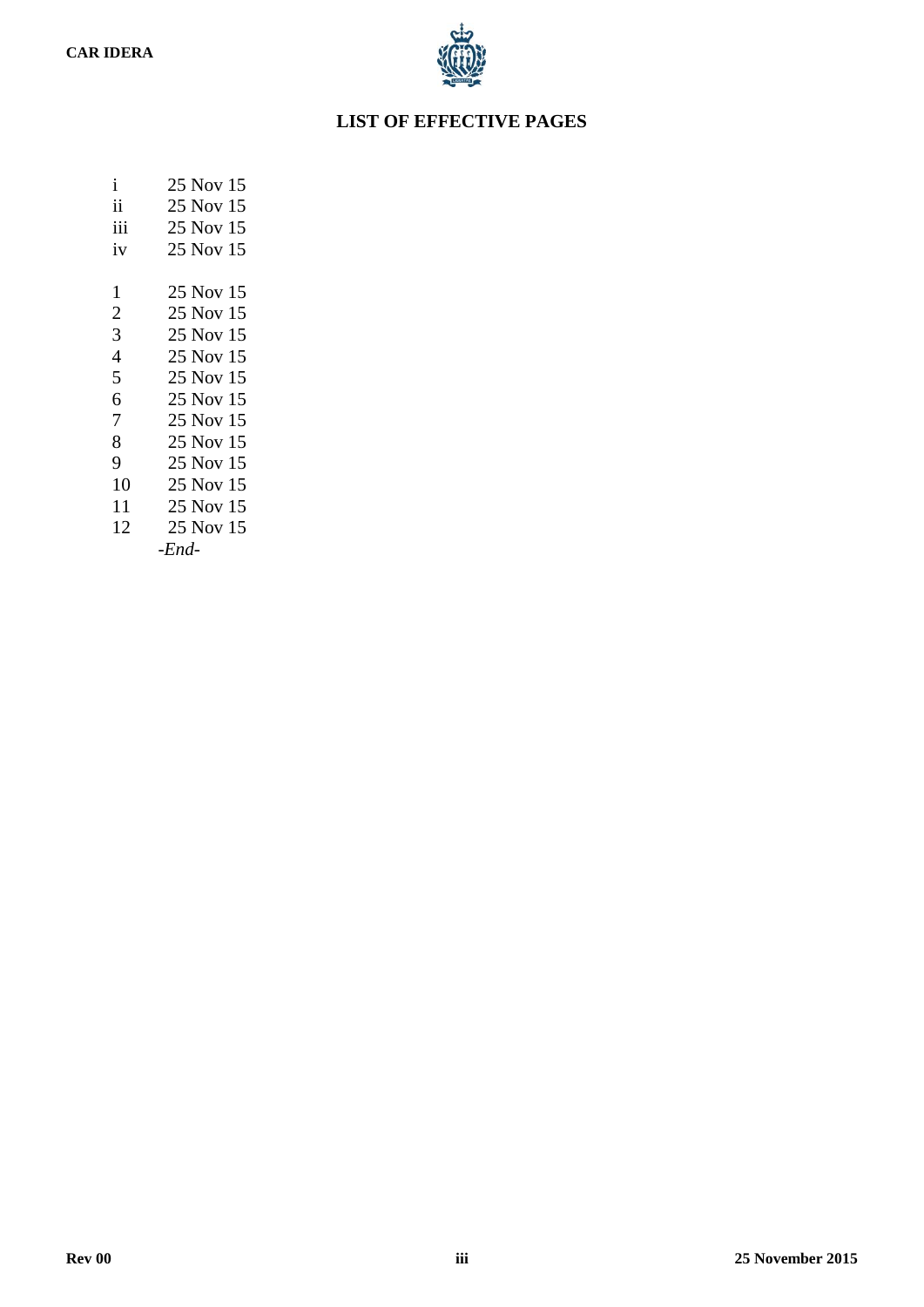

# **CONTENTS**

<span id="page-5-0"></span>

| Foreword         |  |
|------------------|--|
|                  |  |
| Contents         |  |
| 1.               |  |
| 2.               |  |
| 3.               |  |
| $\overline{4}$ . |  |
| 5.               |  |
| 6.               |  |
| 7.               |  |
| 8.               |  |
| Annex 1          |  |
| Annex 2          |  |
| Annex 3          |  |
| Annex 4          |  |
| Annex 5          |  |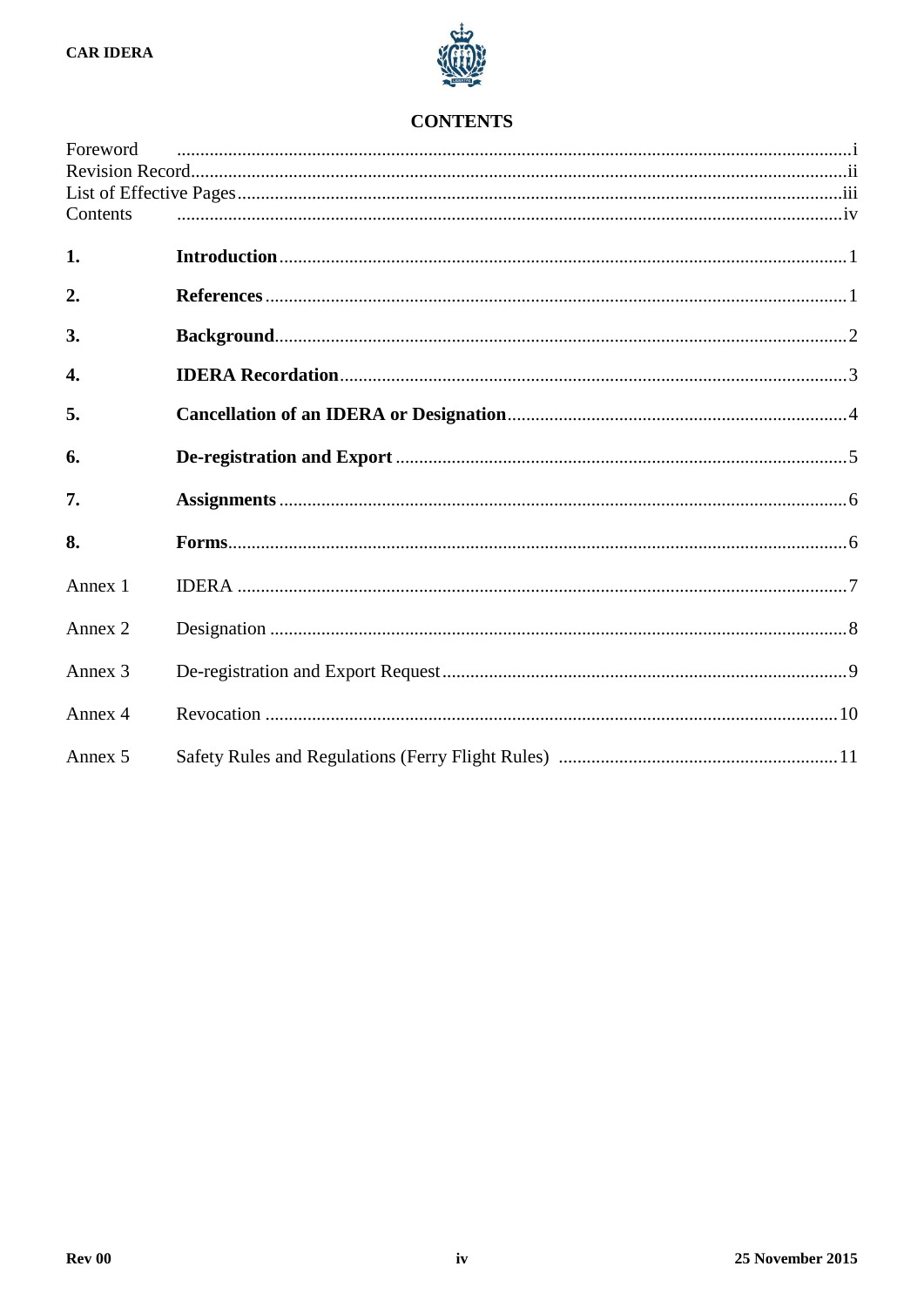

### <span id="page-6-0"></span>**1. Introduction**

- 1.1 The purpose of this regulation is to provide procedures for;
	- (a) recording and cancelling an IDERA;
	- (b) de-registering aircraft and exporting aircraft objects under an IDERA.
- 1.2 This regulation applies to aircraft registered in the Republic of San Marino and for purposes of 6.2.2 and 6.3.4, aircraft objects therein located.

#### <span id="page-6-1"></span>**2. References**

2.1 Authority

The Civil Aviation Authority of the Republic of San Marino has authority to issue this regulation under Art. 5, paragraph 3 of the Delegated Decree n. 60 of 29th April 2015.

- 2.2 Reference Documents
- 2.2.1 Convention on International Interests in Mobile Equipment, 2001.
- 2.2.2 Protocol to the Convention on International Interests in Mobile Equipment on Matters Specific to Aircraft Equipment, 2001.
- 2.2.3 Law no. 125 of 29th July 2015.
- 2.2.4 Delegated Decree no. 60 of 29th April 2015.
- 2.3 Definitions

Terms used without definition in this regulation have the meanings given in the Treaty.

*Aircraft:* an airframe which is part of an aircraft, or a helicopter

- (a) registered or intended to be registered in the Registry, and
- (b) to which the Treaty applies.

*Applicant:* an entity or person that has applied or is applying for the registration of an Aircraft in the Registry.

*Authorised party:* an entity or person in favour of whom an IDERA has been issued.

*Authority:* Civil Aviation Authority of the Republic of San Marino.

*Certified designee:* an entity or person named in a Designation as the certified designee under an IDERA.

*Convention:* Convention on International Interests in Mobile Equipment, 2001.

*Declarations:* the declarations lodged by the Republic of San Marino in connection with its accession to the Convention and Protocol.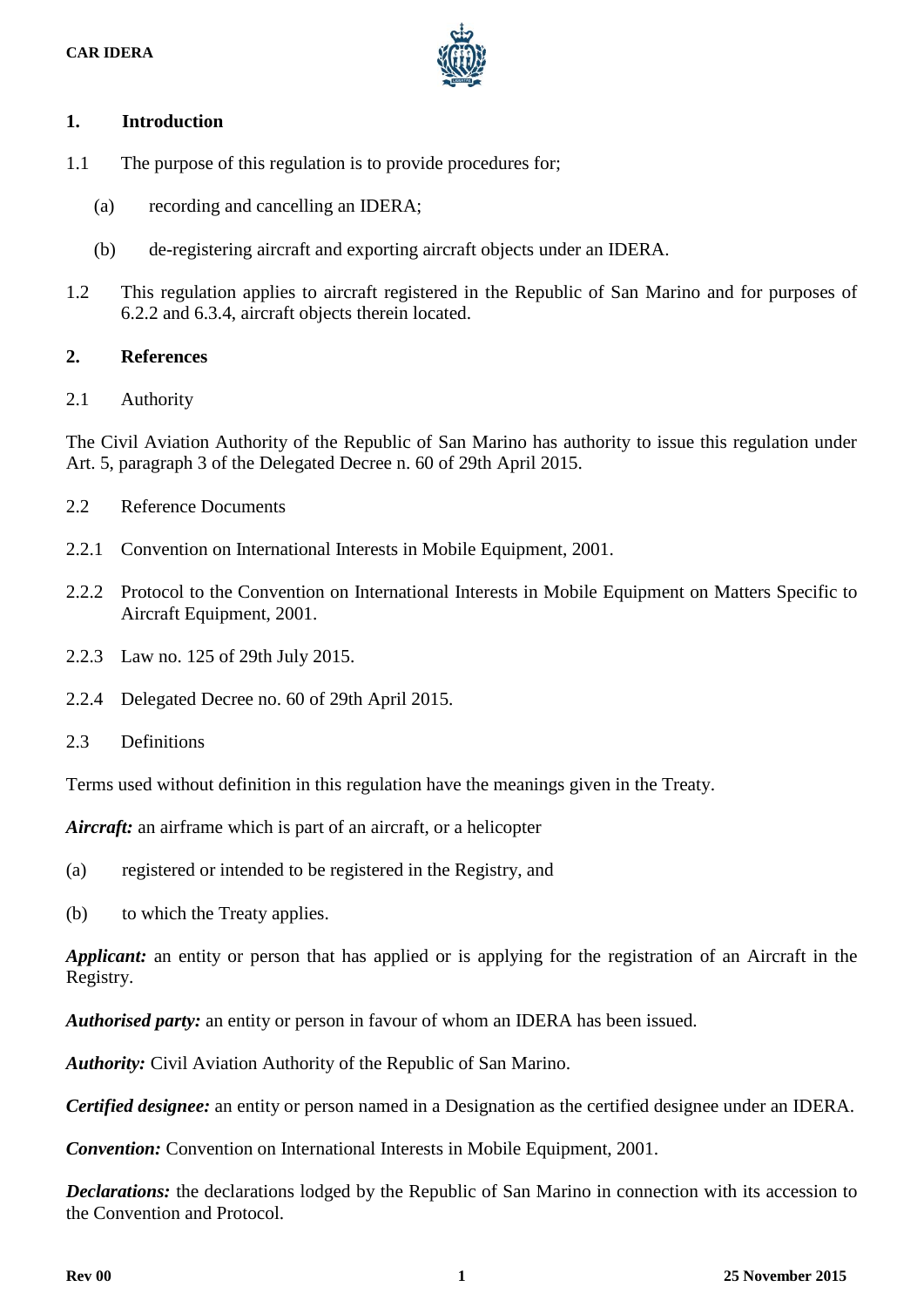

*De-registration:* deletion of the registration of an Aircraft from the Registry and promptly providing a certificate evidencing de-registration to the authorised party or certified designee, as applicable.

*Designation:* a designation in the form of *Annex 2*.

*Export:* export and physical transfer of an aircraft from the territory of the Republic of San Marino.

*IDERA:* an Irrevocable de-registration and Export Request Authorisation in the form of *Annex 1*.

*Officer:* of an entity is;

- (a) a member of its board of directors,
- (b) its chief executive, operating, financial or legal officer,
- (c) a vice president,
- (d) a trustee; or
- (e) any other person or entity whose signing authority is acceptable to the Authority.

*Protocol:* Protocol to the Convention on International Interests in Mobile Equipment on Matters Specific to Aircraft Equipment, 2001.

*Record:* Evidencing a document in permanent form for authoritative reproduction in the future and retaining that evidence in the registration file for an Aircraft to which the document relates.

*Registry:* Aircraft registry of the Republic of San Marino.

*Related engine*: an engine to which the Treaty applies and which is identified by manufacturer's serial number in an IDERA.

*Request:* a request in the form of *Annex 3*.

*Revocation:* a revocation of an IDERA or Designation, as the case may be, in the form of *Annex 4*.

*Signature Authorisation:* a document legally authorising execution of a document contemplated by this regulation, including, without restriction, a power of attorney signed by an Officer.

*Treaty:* the Convention, as modified by the Protocol and including the Declarations.

#### <span id="page-7-0"></span>**3. Background**

- 3.1 The Republic of San Marino is a Contracting State to the Convention and Protocol and made a declaration under Article XXX(1) of the Protocol providing for the recording and enforcement of IDERA.
- 3.2 In addition to other remedies available to a creditor under the Treaty, an authorised party may, upon request made pursuant to an IDERA:
- (a) procure the de-registration and export of an aircraft, and
- (b) procure the export of any related engines.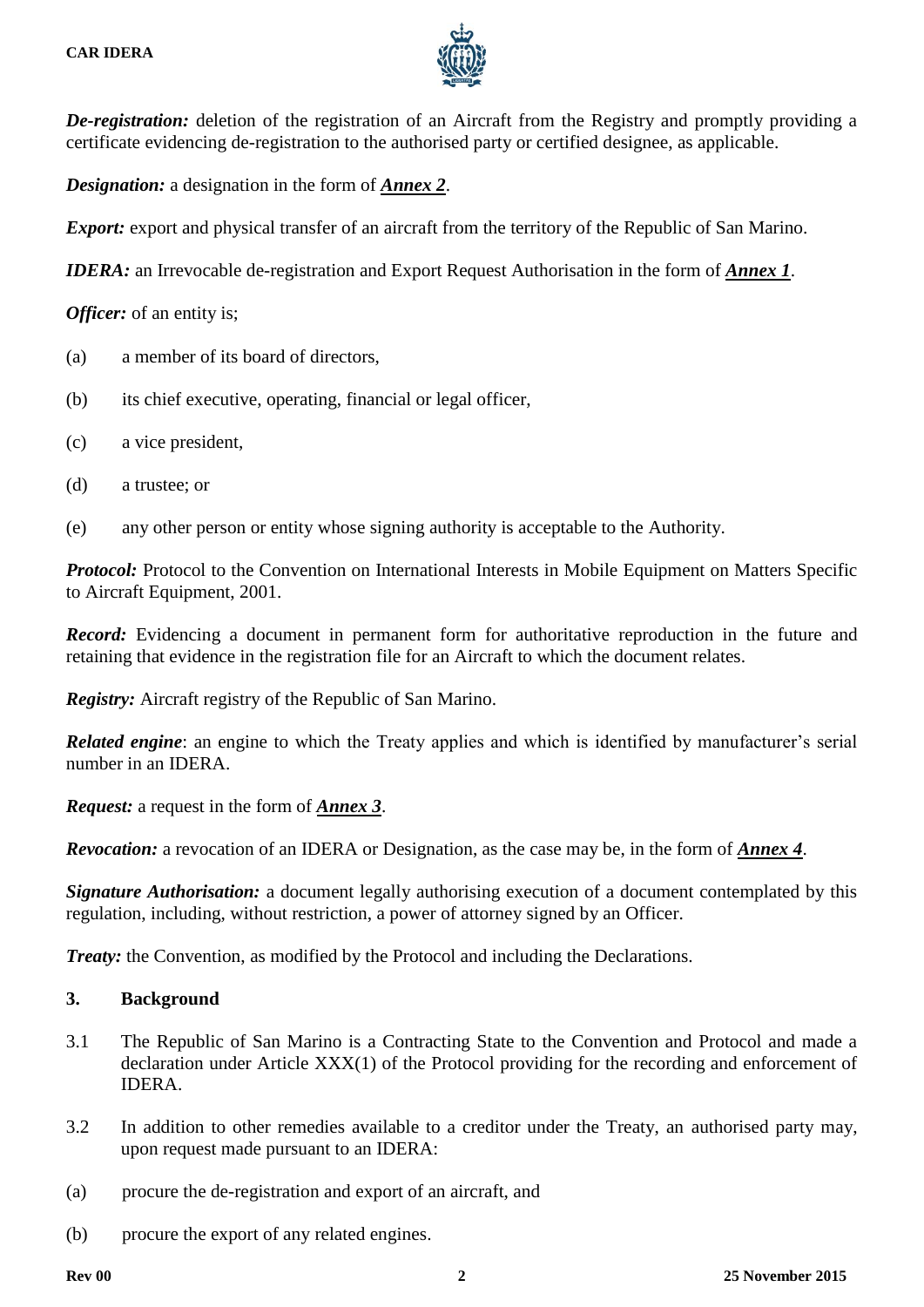

- 3.3 Under the Treaty;
- (a) the Authority shall record a properly submitted IDERA;
- (b) the Authority and other administrative authorities shall expeditiously co-operate with and assist an authorised party in the exercise of the de-registration and export remedies;
- (c) the Authority shall honour a request for de-registration made pursuant to an IDERA; and
- (d) the Authority and other administrative authorities shall honour a request for export made pursuant to an IDERA, subject to applicable safety laws and regulations.

### <span id="page-8-0"></span>**4. IDERA Recordation**

- 4.1 Recordation Requirements and Procedures
- 4.1.1 The Authority will accept and record an IDERA if that IDERA:
- (a) is submitted in writing to the Authority substantially in the form of *Annex 1*;
- (b) identifies an aircraft registered in the Registry; and
- (c) is signed;
	- (1) by an applicant, or, if an applicant is not a natural person, an officer of an applicant, or
	- (2) under a signature authorisation.
- 4.1.2 If two copies of an IDERA are submitted to the Authority, the Authority will acknowledge receipt of that IDERA by executing one such copy and returning it.
- 4.1.3 The Authority will;
- (a) Record an IDERA submitted in line with 4.1.1 within five working days of receipt, and
- (b) if requested by the applicant, authorised party or certified designee, promptly confirm that recordation is complete.
- 4.1.4 The Authority will neither record nor give any effect to an IDERA for an aircraft if another recorded IDERA for that aircraft has not been revoked in line with 5.1.
- 4.1.5 If an IDERA is recorded, an authorised party, or, if a Designation is also recorded, its certified designee shall be the sole person authorised to deliver a request and exercise the remedies specified in Article IX(1) of the Protocol pursuant to such IDERA.
- 4.2 certified designee
- 4.2.1 The Authority will record a Designation if:
- (a) it is submitted in writing to the Authority in the form of *Annex 2*;
- (b) it identifies a recorded IDERA or an IDERA submitted with that Designation;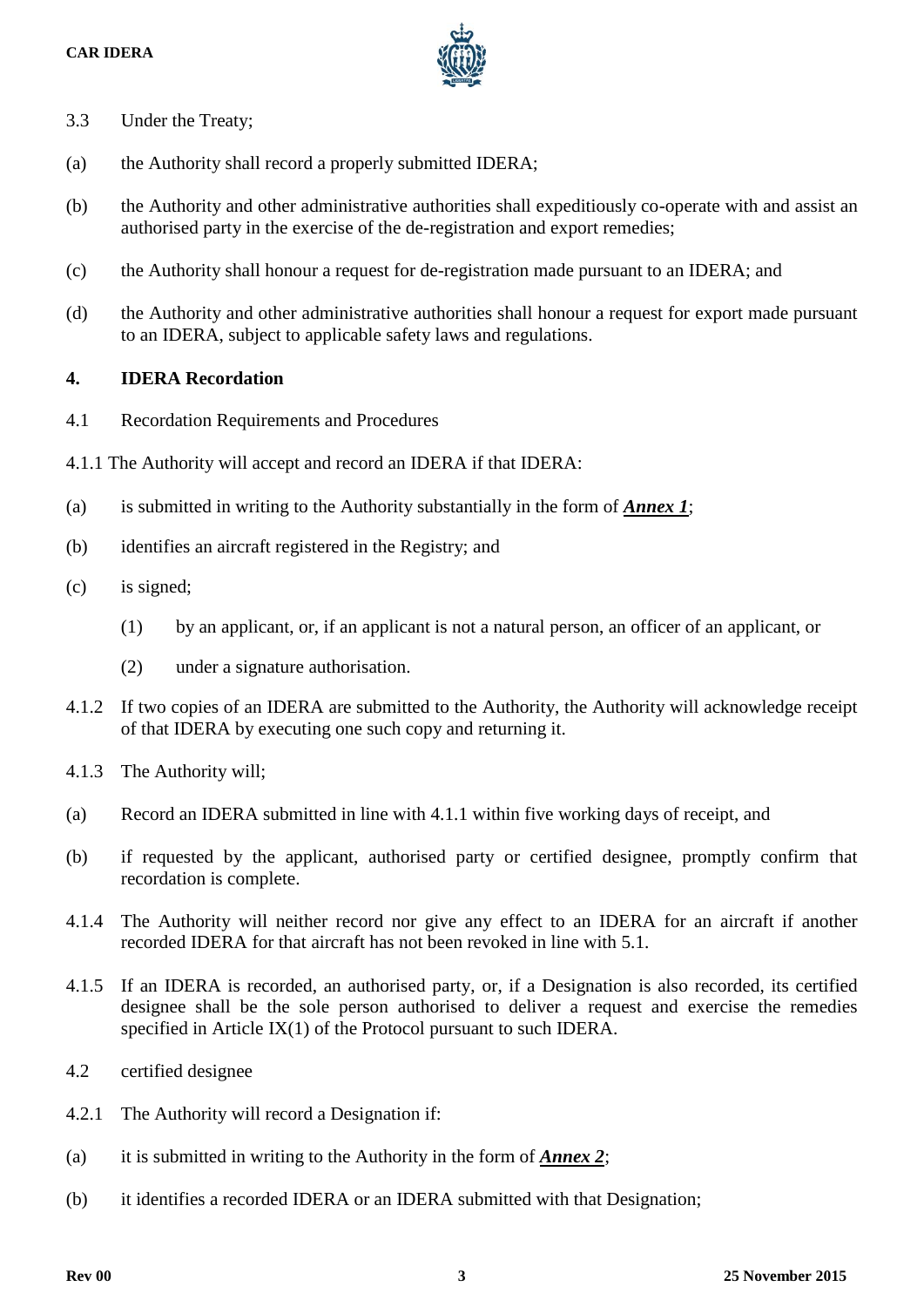

- (c) no other Designation is recorded for the relevant IDERA, other than a Designation which has been revoked in line with 5.1; and
- (d) it is signed
	- (1) by the authorised party, or, if the authorised party is not a natural person, an officer of the authorised party, or
	- (2) by the foregoing under a signature authorisation.
- 4.2.2 If two copies of a Designation are submitted to the Authority, the Authority will acknowledge receipt of that Designation by returning one copy, indicating in writing that it was 'received'.
- 4.2.3 The Authority will;
- (a) Record a Designation submitted in line with 4.2.1 within five working days, and
- (b) upon request from an authorised party or certified designee, promptly confirm that recordation is complete.

#### <span id="page-9-0"></span>**5. Cancellation of an IDERA or Designation**

- 5.1 An IDERA or Designation shall be revoked and be of no further effect if a revocation:
- (a) is submitted in writing to the Authority in the form of *Annex 4*;
- (b) identifies a recorded IDERA or Designation, as the case may be; and
- (c) is signed;
	- (1) in the case of an IDERA, by an authorised party, or, in the case of a Designation, by the certified designee; and
	- (2) if the signatory to the revocation is not a natural person, by an officer of the foregoing or by the foregoing under a signature authorisation.
- 5.2 An applicant shall have no power to issue a revocation or otherwise revoke an IDERA or Designation.
- 5.3 If two copies of a revocation are submitted to the Authority, the Authority will acknowledge receipt of that revocation by returning one copy, indicating in writing that it was 'received'.
- 5.4 The Authority will;
- (a) record a revocation submitted in line with 5.1 within five working days; and
- (b) upon request from an applicant, authorised party or certified designee, promptly confirm that recordation is complete.
- 5.5 Effect of Revocation
- 5.5.1 The Authority will not accept a request or take any other action relating to an IDERA that has been revoked in line with 5.1.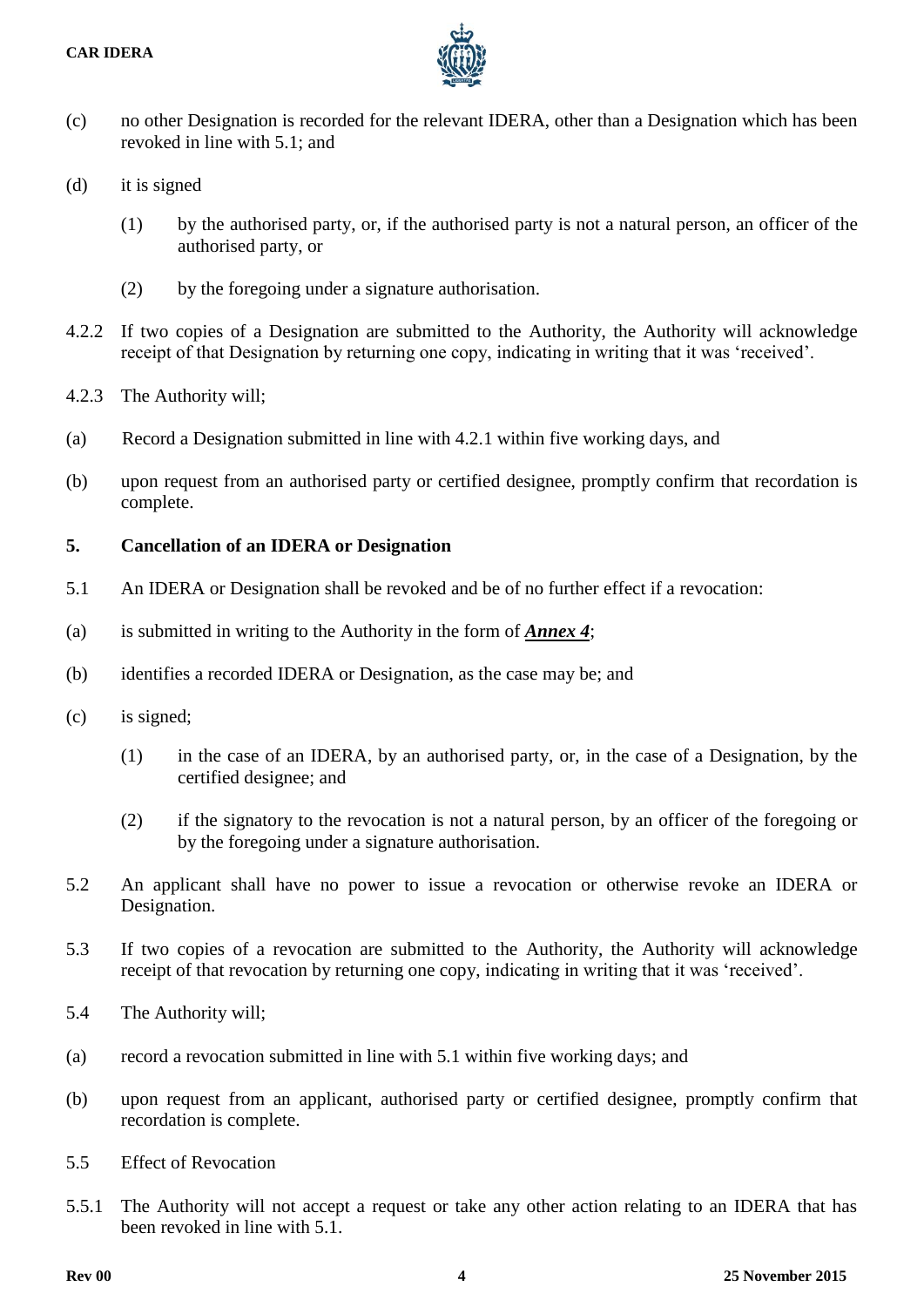

- 5.5.2 The Authority will not accept a request from a certified designee or take any other action on request of a certified designee under an IDERA if the Designation of that certified designee has been revoked in line with 5.1.
- 5.5.3 The validity of an IDERA shall not be affected by revocation of a related Designation.

#### <span id="page-10-0"></span>**6. Deregistration and Export**

- 6.1 A request will be accepted by the Authority if that request:
- (a) is submitted in writing substantially in the form of *Annex 3*;
- (b) identifies an IDERA recorded in the Registry; and
- (c) is signed
	- (1) by an authorised party or a certified designee, or, if the authorised party or certified designee is not a natural person, by an Officer thereof; or
	- (2) by the foregoing under a signature authorisation.
- 6.2 The Authority will honour each request submitted in line with 6.1.
- 6.2.1 To the extent so requested, by;
- (a) effecting the de-registration of the aircraft; and
- (b) taking all action within its power to effect or facilitate the export of the aircraft and any related engines.
	- (1) expeditiously, and, in any case, no later than five working days following receipt of the request;
	- (2) without;
		- (i) the consent or approval of the applicant or any other person or entity;
		- (ii) any court or administrative or other order or decision of any kind,
		- (iii) any need for the Authority to investigate external facts; or
		- (iv) imposing any additional requirements; and
	- (3) regardless of whether the authorised party or its certified designee is in possession of the aircraft or related engine and notwithstanding that a related engine is not installed on the aircraft.
- 6.2.2 In the context of export remedies only, subject to applicable aviation safety laws and regulations. For purposes of this regulation, 'applicable aviation safety laws and regulations':
- (a) with respect to aircraft, are those set in *Annex 5*, which must be met to permit the operation in its airspace of an aircraft under a ferry or other special flight permit issued by the aviation authority of the State of Registration of that aircraft ('ferry flight rules'); and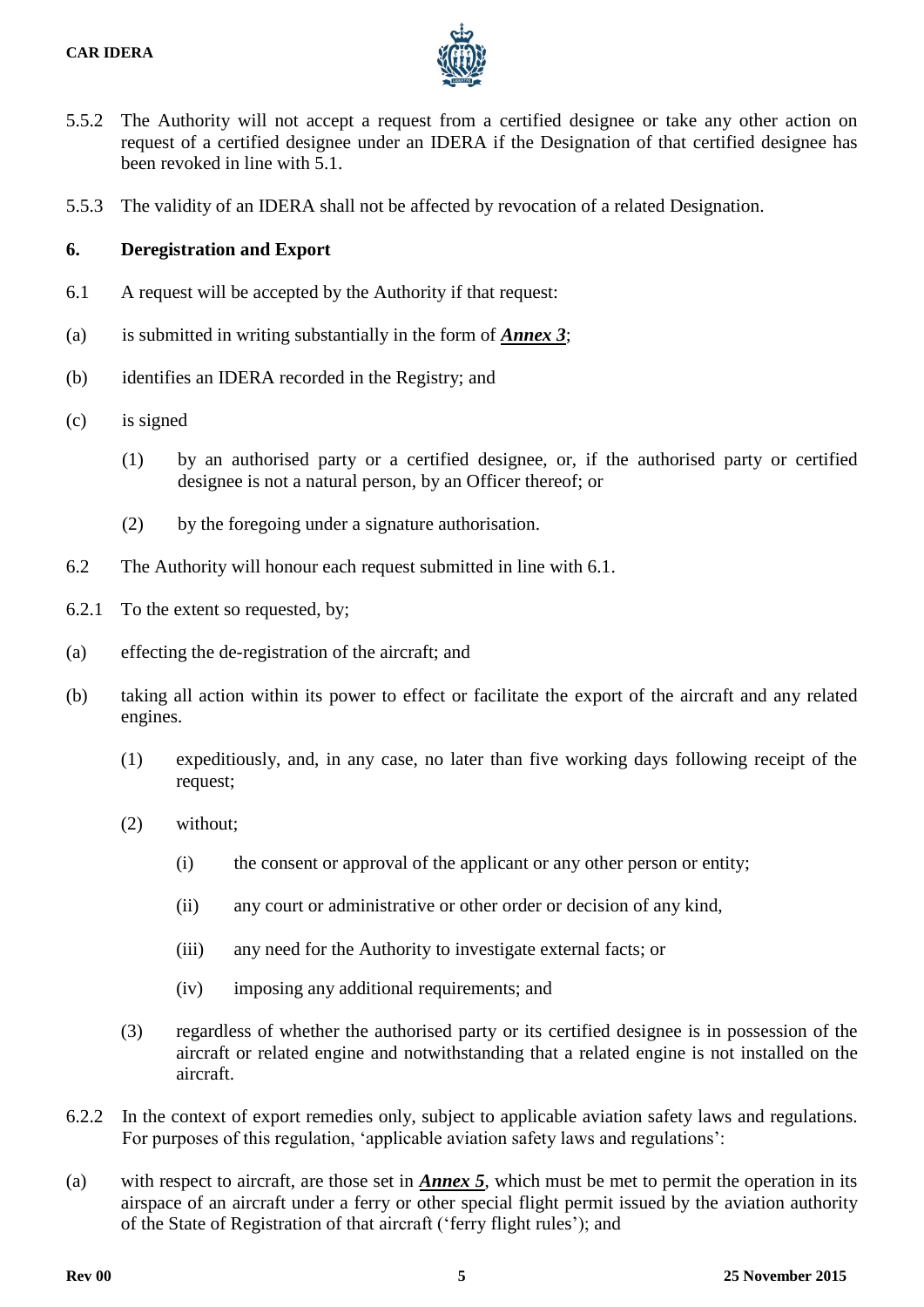

- (b) do not include any requirement;
	- (1) for the issuance of an export certificate of airworthiness; or
	- (2) without limiting 6.3, for any documents in the possession of, or any action by, an operator of an aircraft.
- 6.3 A request will have following additional effects:
- 6.3.1 To the extent within its reasonable control, the authorised party is responsible, promptly following but not as a condition to the de-registration and export of the aircraft, for:
- (a) removing or covering the Registry's nationality marks on the aircraft;
- (b) returning to the Authority the original of all the certificates issued by the Authority; and
- (c) changing the aircraft's transponder code so that it no longer indicates that such aircraft is registered in the Republic of San Marino.
- 6.3.2 Upon notice to the operator, the aircraft may not be operated unless and until it is re-registered and can be lawfully operated under applicable airworthiness rules.
- 6.3.3 A request with respect to an aircraft will be honoured under 6.1 and 6.2 without regard to the identity of the engines and other equipment then installed on that aircraft.
- 6.3.4 Export remedies under 6.1 and 6.2 will be made available for any related engines which are not then installed on the aircraft.
- 6.4 Without limiting the Authority's authority to de-register aircraft under applicable law, an aircraft for which there is a recorded IDERA may not be de-registered on the request of the applicant, unless that IDERA is the subject of a revocation.

## <span id="page-11-1"></span>**7. Assignments**

Rights under the documents set out in this regulation may not be assigned except with the express consent of the Authority.

#### <span id="page-11-0"></span>**8. Forms**

- (a) Annex  $1 IDENT$
- (b) Annex  $2 -$  [Designation](#page-13-0)
- (c) Annex 3 De-registration [and Export Request](#page-14-0)
- (d) Annex  $4 -$  [Revocation](#page-15-0)
- (e) Annex 5 [Safety Rules and Regulations \(Ferry Flight Rules\)](#page-16-0)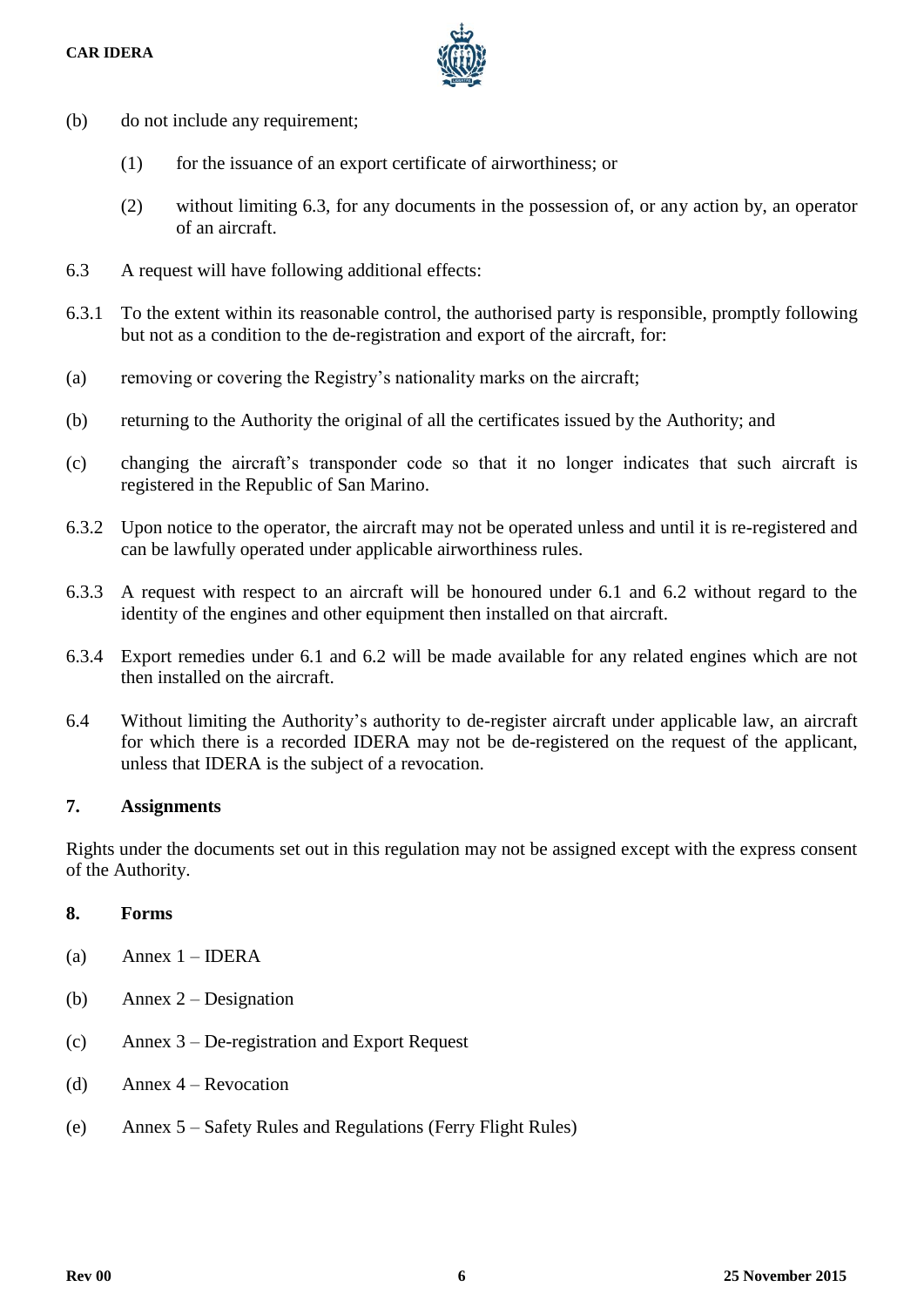

#### **IDERA**

#### [Insert Date]

<span id="page-12-0"></span>To: Civil Aviation Authority of the Republic of San Marino

Re: Irrevocable De-registration and Export Request Authorisation

The undersigned is the registered [operator] [owner] of the [insert the airframe/helicopter manufacturer name and model number] bearing manufacturer's serial number [insert manufacturer's serial number] and registration marks [insert registration number/mark], with the following related engines [insert description of engines, by model and manufacturer's serial number] (together with all installed, incorporated or attached accessories, parts and equipment, the 'aircraft').

This instrument is an irrevocable de-registration and export request authorisation issued by the undersigned in favour of [insert name of creditor] (the 'authorised party') under the authority of Article XIII of the Protocol to the Convention on International Interests in Mobile Equipment on Matters Specific to Aircraft Equipment. In accordance with that Article, the undersigned hereby requests:

- (i) recognition that the authorised party or the person it certifies as its designee is the sole person entitled to:
	- (a) procure the de-registration of the aircraft from the Aircraft Registry of the Republic of San Marino maintained by the Civil Aviation Authority of the Republic of San Marino for the purposes of Chapter III of the Convention on International Civil Aviation, signed at Chicago, on 7 December 1944, and
	- (b) procure the export and physical transfer of the aircraft from the Republic of San Marino; and
- (ii) confirmation that the authorised party or the person it certifies as its designee (the 'certified designee') may take the action specified in clause (i) above on written demand without the consent of the undersigned and that, upon such demand, the authorities in the Republic of San Marino shall co-operate with the authorised party with a view to speedy completion of such action.

The rights in favour of the authorised party established by this instrument may not be revoked by the undersigned without the written consent of the authorised party.

Please acknowledge your agreement to this request and its terms by appropriate notation in the space provided below and lodging this instrument in the Aircraft Registry of the Republic of San Marino.

> [insert name of operator / owner] \_\_\_\_\_\_\_\_\_\_\_\_\_\_\_\_\_\_\_\_\_\_\_\_\_\_\_

- Agreed to and lodged this By: [insert name of signatory]
- [insert date] Its: [insert title of signatory]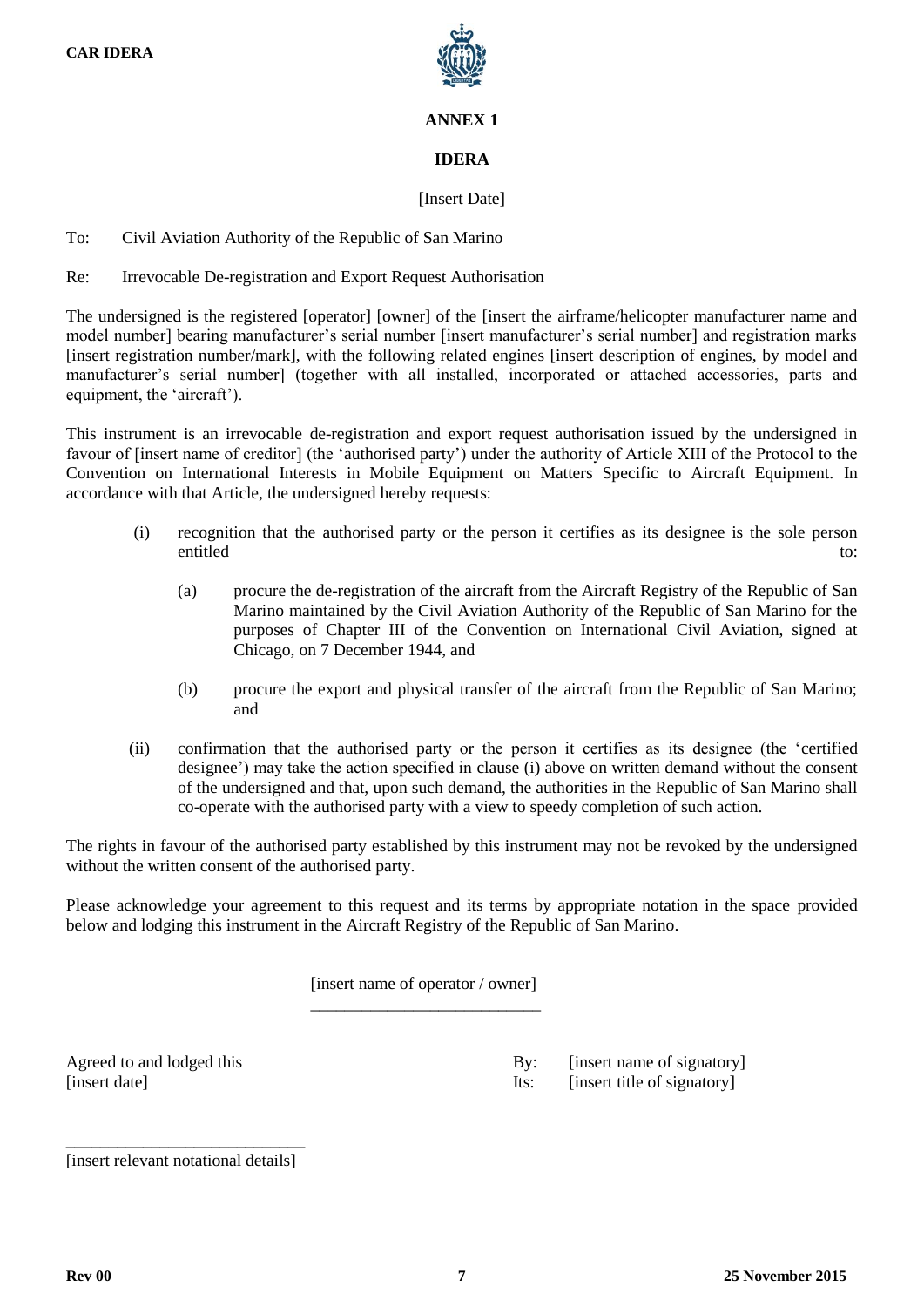

#### **DESIGNATION**

[Insert Date]

<span id="page-13-0"></span>To: Civil Aviation Authority of the Republic of San Marino

Re: Designation Under Irrevocable de-registration and Export Request Authorisation, dated [insert date of IDERA] by [insert name of operator/owner] for the [insert the airframe/helicopter manufacturer name and model number] bearing manufacturer's serial number [insert manufacturer's serial number] and registration marks [insert registration number/mark] ( the 'IDERA')

The undersigned is the authorised party (this and all other terms used in this Designation have the meanings given in the IDERA) under the IDERA.

Under 4.2 of IDERA Regulation the undersigned hereby designates [insert name of certified designee] as the 'certified designee' for all purposes of [describe regulation], effective immediately and until this Designation is revoked under 5.1 of CAR IDERA.

> [insert name of authorised party] \_\_\_\_\_\_\_\_\_\_\_\_\_\_\_\_\_\_\_\_\_\_\_\_\_\_\_\_

Agreed to and lodged this By: [insert name of signatory] [insert date] Its: [insert title of signatory]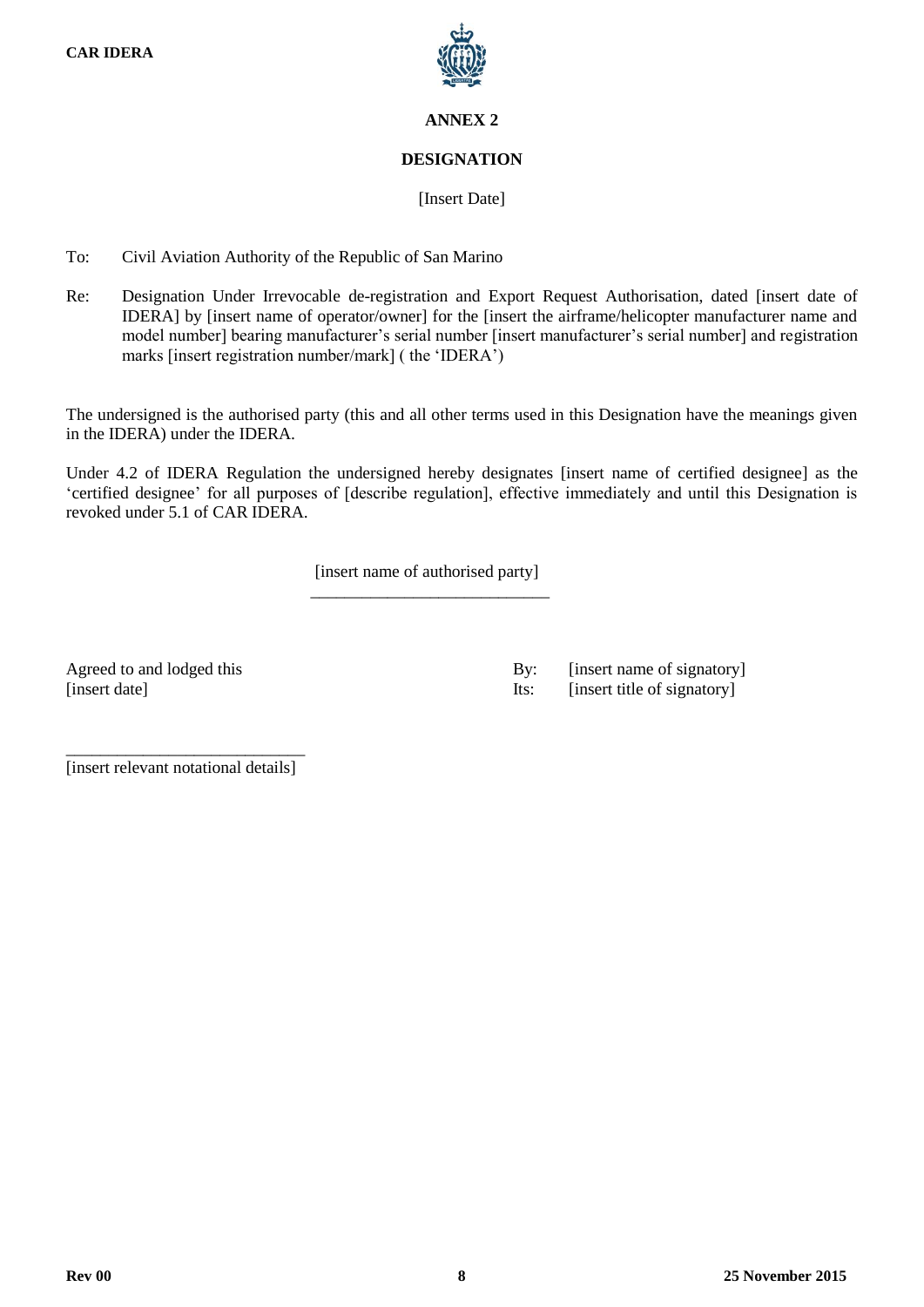

#### **REQUEST**

#### [Insert Date]

#### <span id="page-14-0"></span>To: Civil Aviation Authority of the Republic of San Marino

Re: Irrevocable de-registration and Export Request Authorisation, dated [insert date of IDERA] by [insert name of operator/owner] for the [insert the airframe/helicopter manufacturer name and model number] bearing manufacturer's serial number [insert manufacturer's serial number] and registration marks [insert registration number/mark] ( the 'IDERA')

Aircraft: [insert the airframe/helicopter manufacturer name and model number] bearing manufacturer's serial number [insert manufacturer's serial number] and registration number [number][mark] [insert registration number/mark]

[Related engines: [if relevant, insert description, by model and manufacturer's serial number]]

The undersigned is the [authorised party][certified designee] (this and all other terms used in this Designation have the meanings given in the IDERA) under the IDERA.

The undersigned hereby certifies that all registered interests ranking in priority to that of the authorised party have been discharged or that the holders of such interests have consented to the [de-registration and export of the Aircraft][export of the Related Engine].

Under paragraph 6 of the CAR IDERA the undersigned hereby requests as soon as practicable, and, in any case, within five working days [(i) de-registration of the aircraft, with notice of such de-registration immediately thereafter sent to [insert name of state where the aircraft is intended to be subsequently registered] and (ii) cooperation of the Civil Aviation Authority of the Republic of San Marino and other administrative authorities in the Republic of San Marino in the export of the [aircraft][related engine] from the Republic of San Marino.

> [insert name of authorised party/certified designee] \_\_\_\_\_\_\_\_\_\_\_\_\_\_\_\_\_\_\_\_\_\_\_\_\_\_\_\_\_\_\_\_\_\_\_\_\_\_\_\_\_\_\_\_

Agreed to and lodged this By: [insert name of signatory]

[insert date] Its: [insert title of signatory]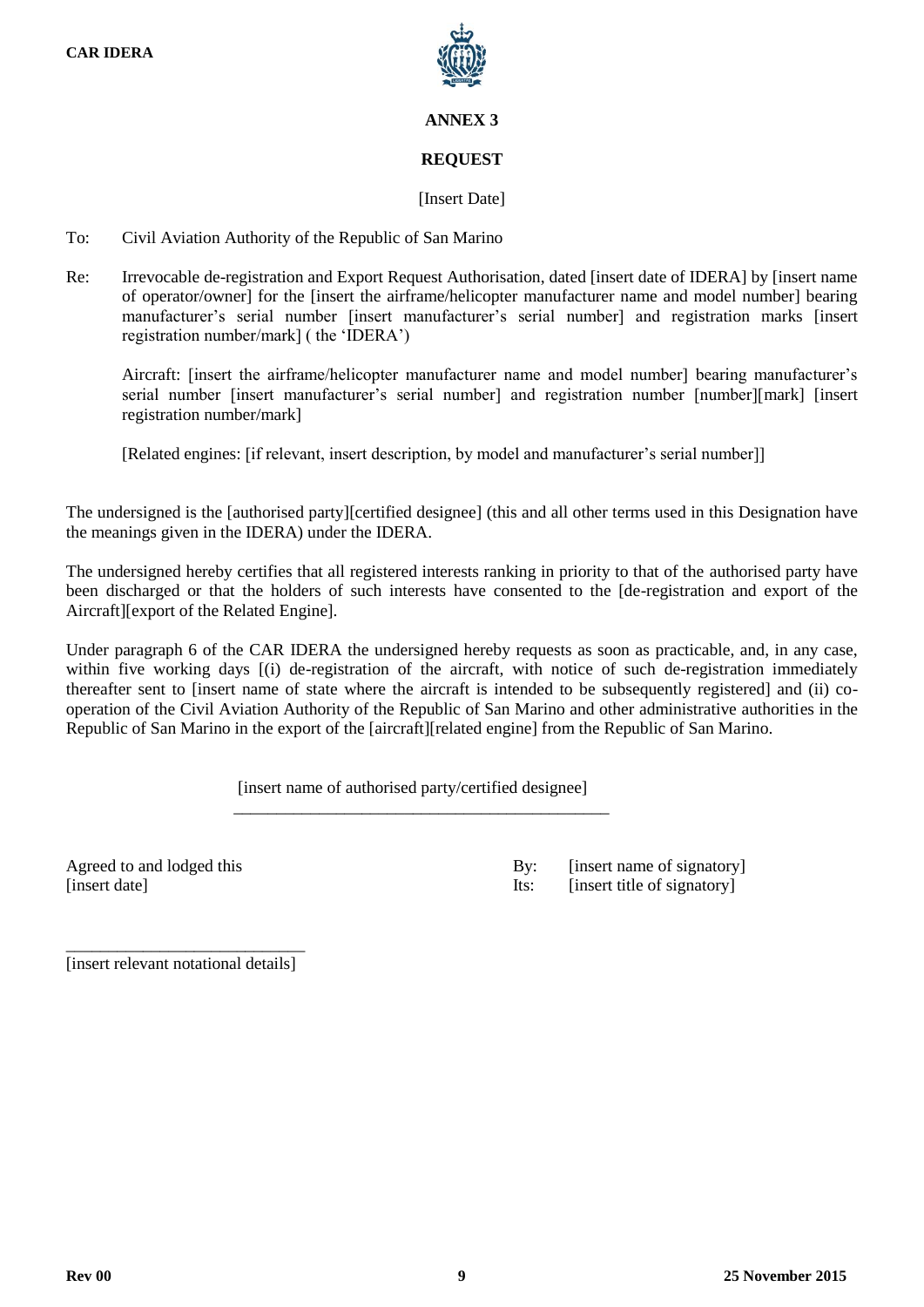

#### **REVOCATION**

#### [Insert Date]

#### <span id="page-15-0"></span>To: Civil Aviation Authority of the Republic of San Marino

Re: Irrevocable De-registration and Export Request Authorisation, dated [insert date of IDERA] by [insert name of operator/owner] for the [insert the airframe/helicopter manufacturer name and model number] bearing manufacturer's serial number [insert manufacturer's serial number] and registration marks [insert registration number/mark] ( the 'IDERA')

[if this is a revocation of a Designation, include: The Designation, dated [insert date of Designation] by [name of authorised party] designating [insert name of certified designee]

The undersigned is the [authorised party][certified designee] (this and all other terms used in this Revocation have the meanings given in the IDERA) under the [IDERA][Designation].

In line with *5.1* of the CAR IDERA the undersigned hereby revokes the [IDERA][Designation], effective immediately.

> [insert name of authorised party] \_\_\_\_\_\_\_\_\_\_\_\_\_\_\_\_\_\_\_\_\_\_\_\_\_\_\_

[insert date] Its: [insert title of signatory]

Agreed to and lodged this By: [insert name of signatory]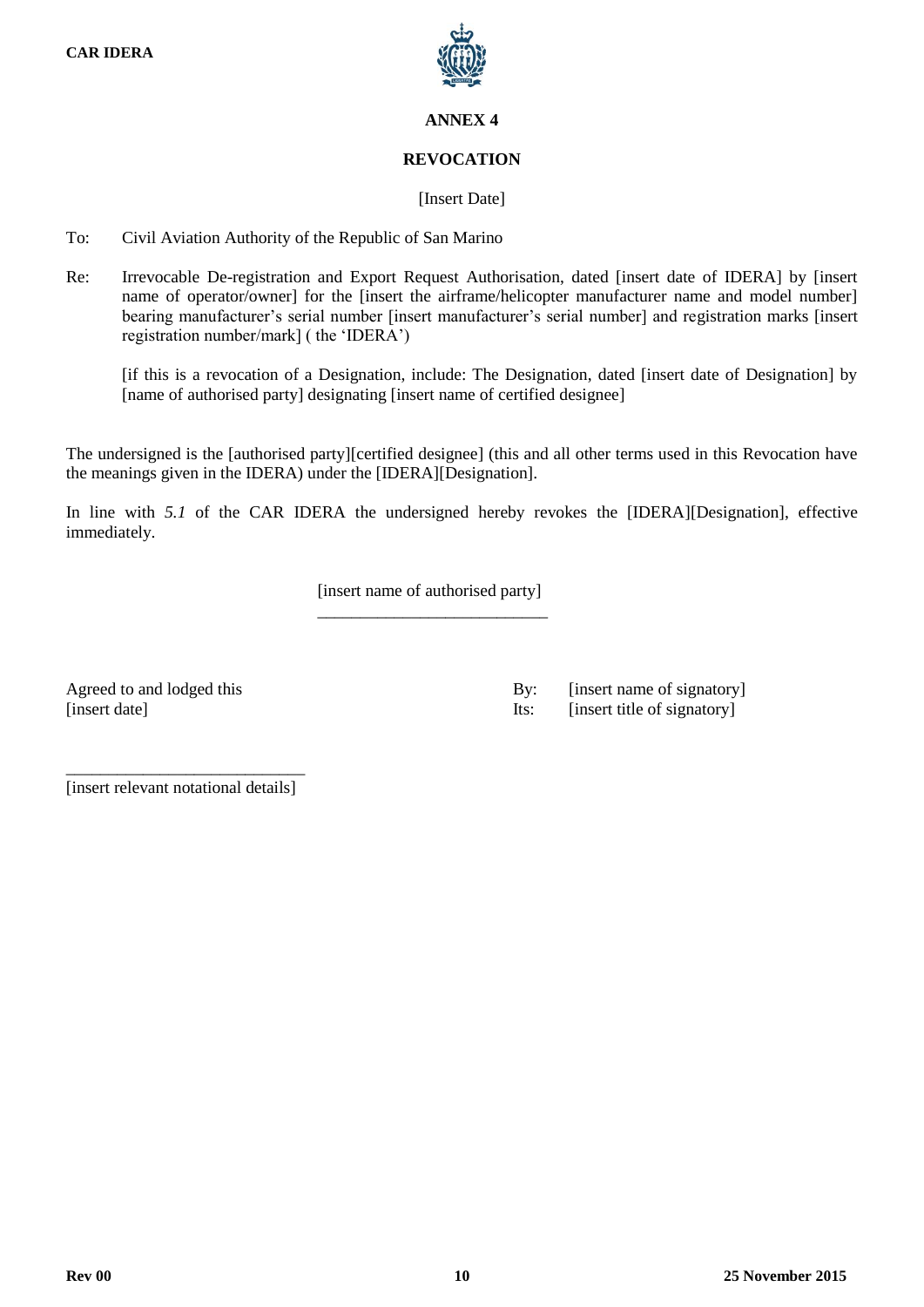

# **SAFETY LAWS AND REGULATIONS [(FERRY FLIGHT RULES)]**

- <span id="page-16-0"></span>- Law no. 125 of 29th July 2014 (art. 51).
- CAR 21, Subpart P.
- CAP 02, point 9.